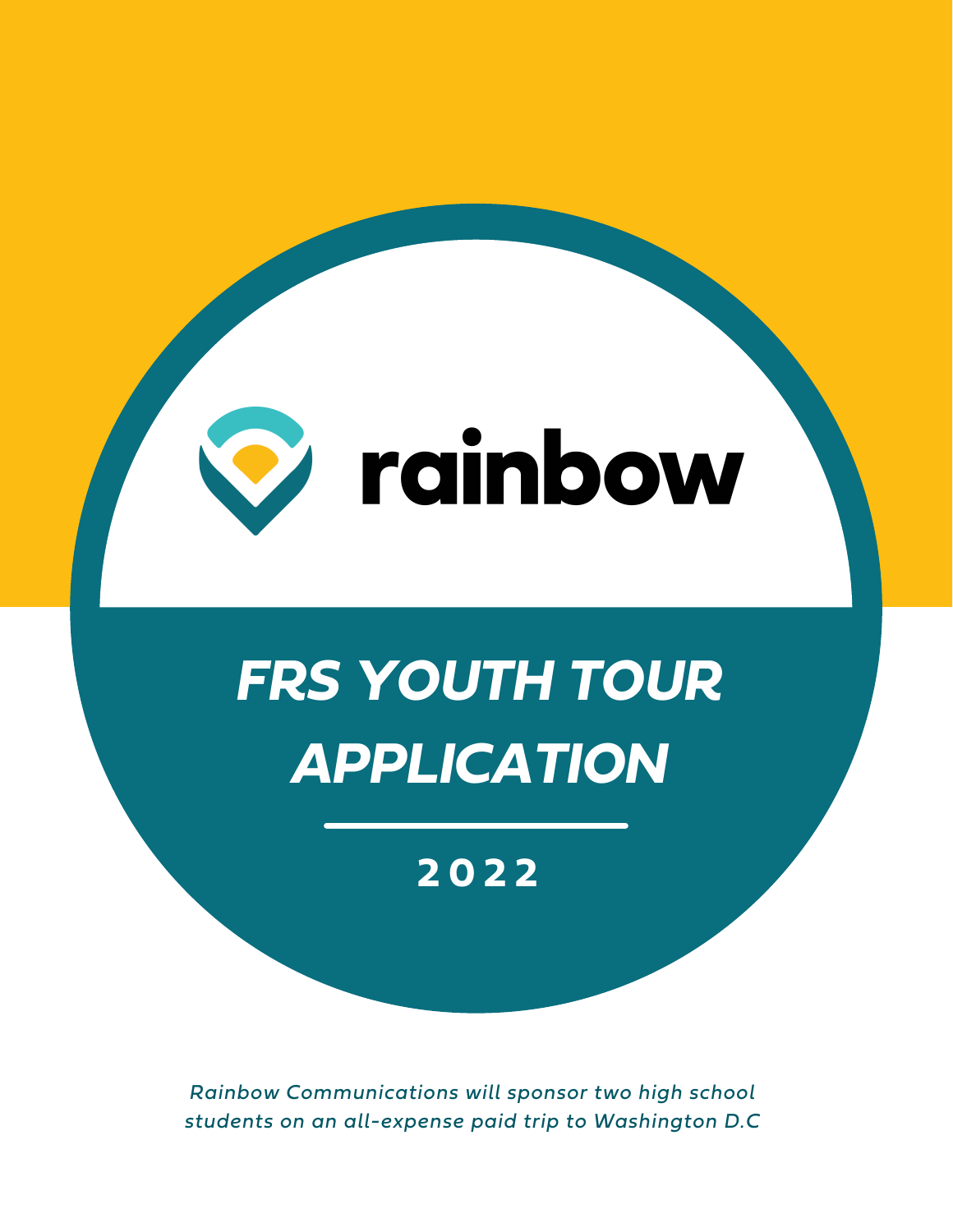

## **Youth** T**our Overview**

Each year Rainbow Communications and The Foundation for Rural Services send two students on a once-in-a lifetime trip to Washington D.C. During the **FRS Youth Tour**, attendees gain a first-hand look at the telecommunications industry, legislative and governmental processes, and they are given the opportunity to visit numerous historical sites. To learn more about the tour visit www.frs.org/youth-programs/youth-tour. Rainbow will cover registration, travel, and tour expenses for two students (from different schools) to attend. Students also receive \$150 spending money. The total tour [value is over \\$1,800.](http://www.frs.org/youth-programs/youth-tour) 

# **Applications MUST:**

- Be 16 or 17 years old at the time of the Youth Tour, June 1st-5th, 2022.
- Receive at least one communication service from Rainbow Communications, whether it be phone or internet.
- Show proof of Covid-19 Vaccination \*Requirement by FRS\*

#### **Dates of Importance:**

Wednesday, February 16th: Applications, all material, and essay must be submitted to Rainbow Communications. Tuesday, March 1st: Student(s) will be notified if he or she has been chosen to attend the 2022 Youth Tour. Monday, March 14th: If selected, registration paperwork must be submitted to Rainbow Communications. June 1st - 5th: Youth Tour Dates.

Return this application and supporting material to community@rainbowtel.net, or any Rainbow Communications location (Everest, Hiawatha, Seneca), or mail it to: **Rainbow Communications Attn: FRS Youth Tour 513 Main St Seneca, KS 66538** 

#### **Please answer the following questions:**

#### **Questions:**

- 1. Why do you want to participate in the Youth Tour to Washington D.C.?
- 2. **What do you think the future of broadband will look like?**
- 3. **How do you think broadband will affect your career?**

## **Checklist:**

- $\Box$  Applic[ation](https://commons.wikimedia.org/wiki/File:Yellow_checkbox-checked.svg)s must be completed in full and will not be considered if any information is not completed.
- $\Box$  Sign t[he ce](https://commons.wikimedia.org/wiki/File:Yellow_checkbox-checked.svg)rtification located within the application.
- $\Box$  Have [a hi](https://commons.wikimedia.org/wiki/File:Yellow_checkbox-checked.svg)gh school teacher, guidance counselor, or principal complete the character evaluation and submit a letter of recommendation.
- $\square$  Submit application, and supporting material by Wednesday, February 16th.

#### **Selection Process:**

After the due date, the selection committee will review applications and choose 2 winners (from different schools) to attend the Youth Tour. Selected applicants will be notified on or before Tuesday, March 1st, if he or she has been chosen.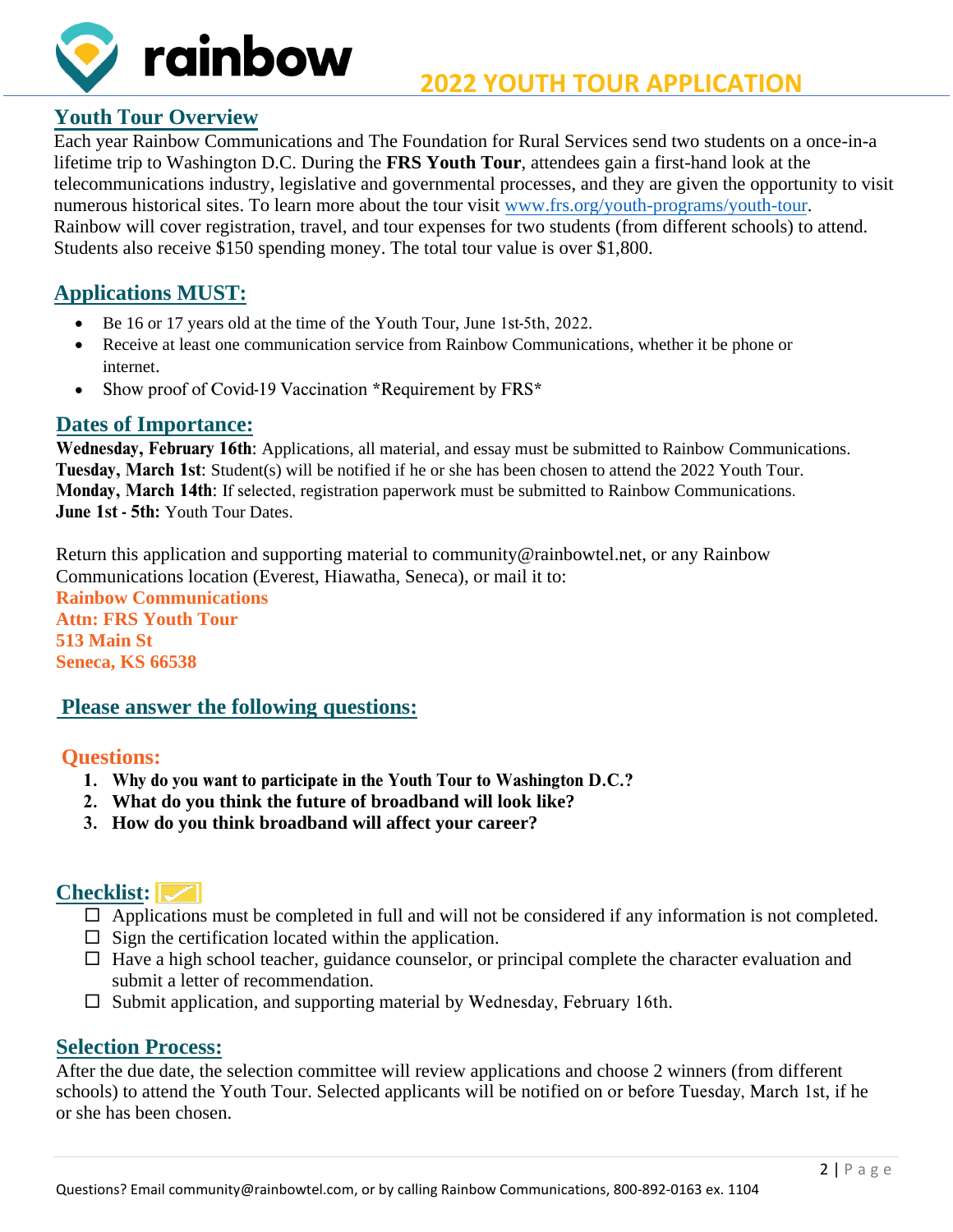

# **Applicant Information:**

|  | Phone: |
|--|--------|
|  |        |
|  |        |
|  |        |
|  |        |
|  |        |
|  |        |
|  |        |

Please list the service(s) that you receive from Rainbow Communications: \_\_\_\_\_\_\_\_\_\_\_\_\_\_\_\_\_\_\_\_\_\_\_\_\_\_\_\_\_\_

#### **Certification:**

In submitting this application, I certify that the information provided is complete and accurate to the best of my knowledge. I agree that the selection Committee has my permission to verify any and all information. I understand that I must submit the application and all materials on or before Wednesday, February 16th, to be eligible for consideration.

| $\sim$<br>Signature of Applic | ли<br>- |
|-------------------------------|---------|
|                               |         |

Signature of Parent or Guardian: \_\_\_\_\_\_\_\_\_\_\_\_\_\_\_\_\_\_\_\_\_\_\_\_\_\_\_\_\_\_\_\_\_\_ Date:\_\_\_\_\_\_\_\_\_\_\_\_\_\_\_\_\_\_\_\_\_\_\_\_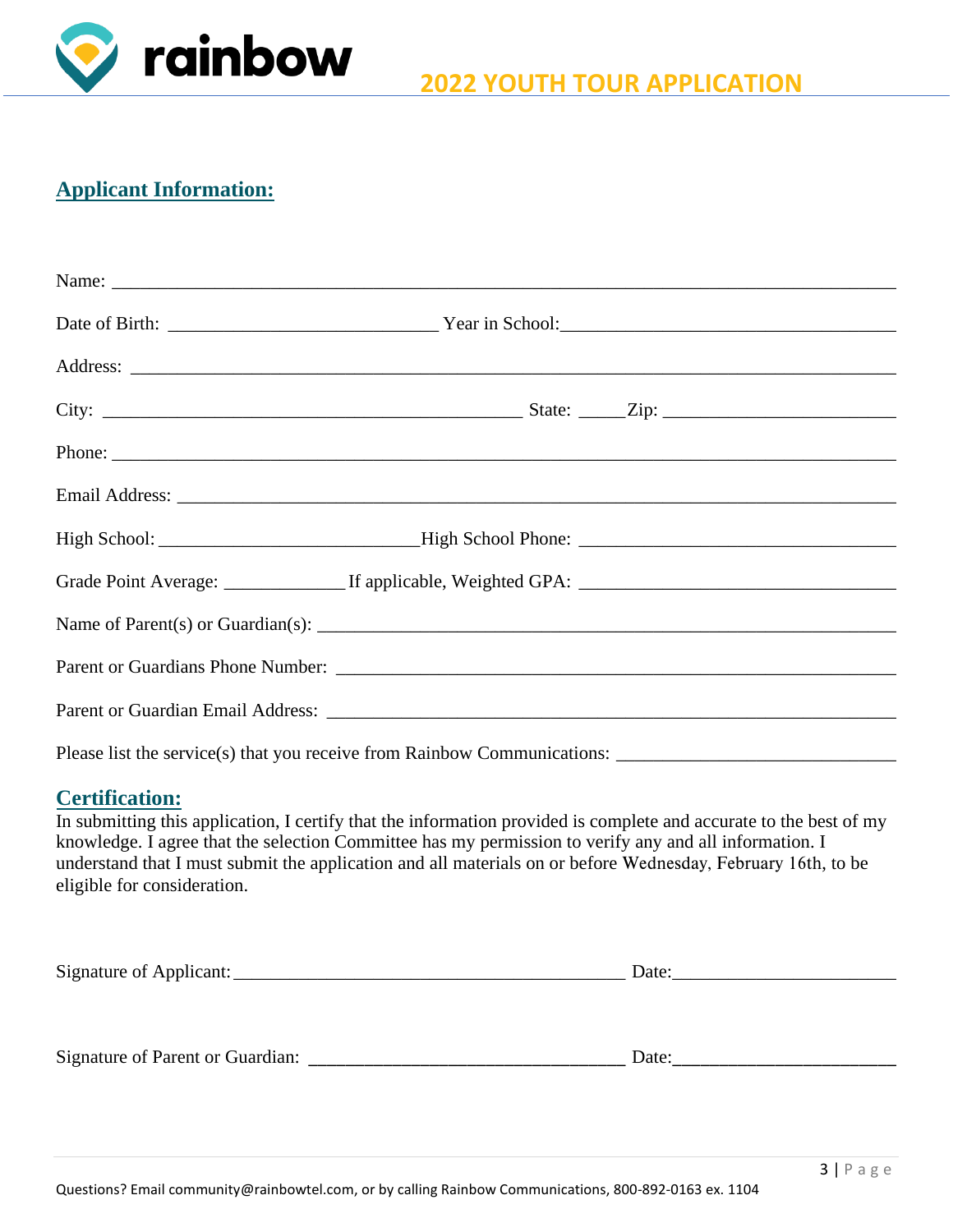

#### **Activities:**

Please list all school activities in which you have participated in during high school. (i.e., athletics, government, music, clubs, etc.) Attached additional page if necessary.

| <b>Activities</b> | <b>No. of Years Involved</b> | <b>Special Awards, Honors, Offices Held</b> |
|-------------------|------------------------------|---------------------------------------------|
|                   |                              |                                             |
|                   |                              |                                             |
|                   |                              |                                             |
|                   |                              |                                             |

#### **Community Involvement:**

Please list all non-paid community activities in which you have participated in during high school. (i.e., volunteer efforts, church work, etc.) Attach additional page if necessary.

| <b>Activities</b> | <b>Time Spent</b> | <b>Comments</b> |  |
|-------------------|-------------------|-----------------|--|
|                   |                   |                 |  |
|                   |                   |                 |  |
|                   |                   |                 |  |
|                   |                   |                 |  |

#### **Work Experience:**

Since Starting School, list all work experience in chronological order, with your most recent job listed first. Attach additional page if necessary.

| Company | <b>Date of Employment</b> | <b>Position/ Job Description</b> | <b>Average Hours</b><br>Per Week |
|---------|---------------------------|----------------------------------|----------------------------------|
|         |                           |                                  |                                  |
|         |                           |                                  |                                  |
|         |                           |                                  |                                  |
|         |                           |                                  |                                  |